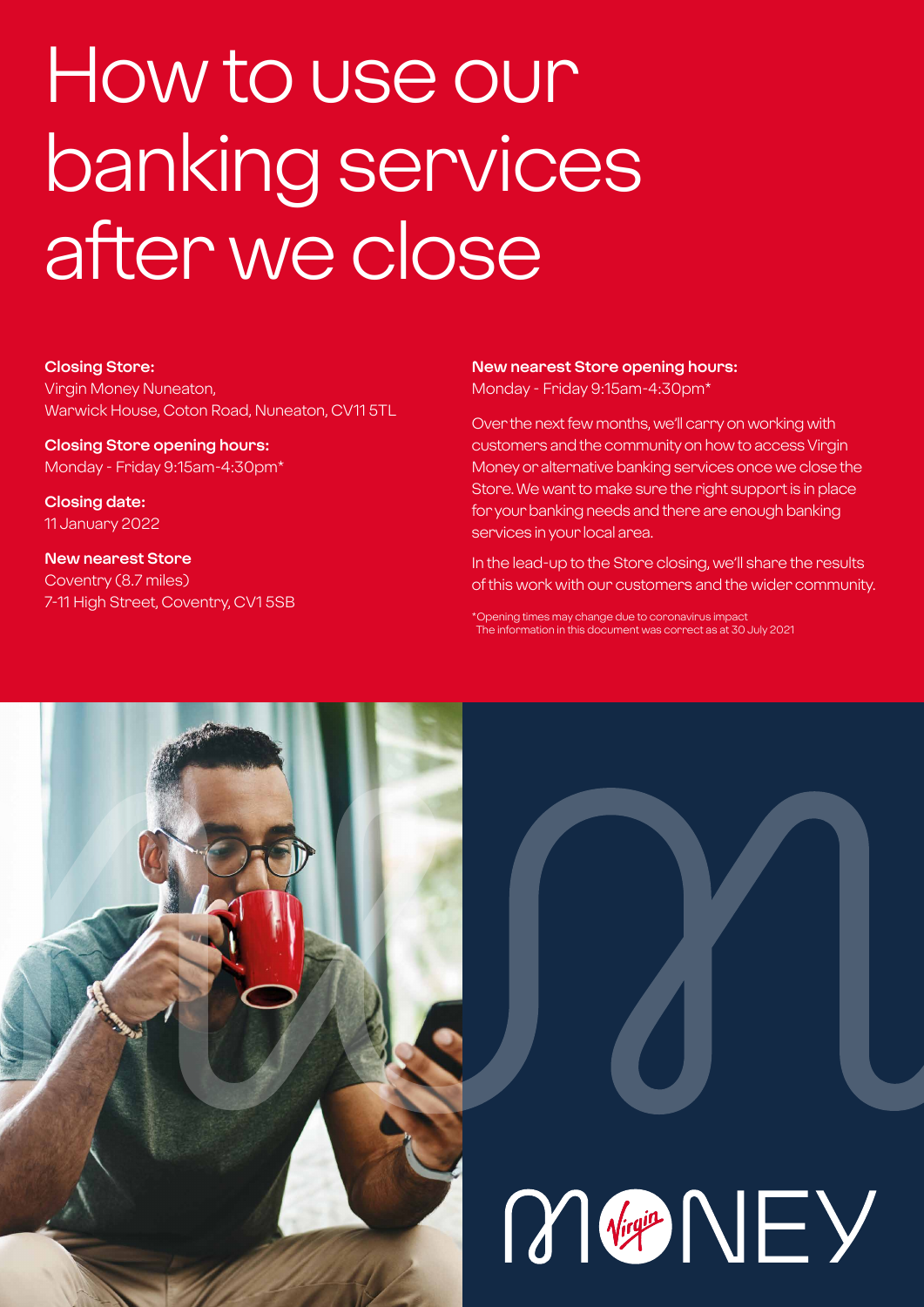## Understanding the impact of closing this Store

## Background

More and more customers are taking advantage of our digital services and only visiting Stores when they want to discuss a significant life event. Between April 2019 and July 2021 we've seen digital registrations increase from 48.7% to 57.6% across our personal customers, and daily internet banking and mobile app logins are up 66%.

It's important to balance investment in digital services with making sure our Store network continues to meet the needs of our customers. This means that we've made the difficult decision to close a number of Stores, including Nuneaton.

This decision has been reached after considerable thought and analysis which includes input from local management.

Our Stores will continue to be a really important part of what we do and we've recently refreshed and revitalised them now that we're one Virgin Money brand.

We've signed up to the UK Finance Access to Banking Standard and follow this for all Store closures: **[www.lendingstandardsboard.org.uk/wp-content/](http://www.lendingstandardsboard.org.uk/wp-content/uploads/2017/07/Access_to_Banking_Standard.pdf) [uploads/2017/07/Access\\_to\\_Banking\\_Standard.pdf](http://www.lendingstandardsboard.org.uk/wp-content/uploads/2017/07/Access_to_Banking_Standard.pdf)**. On 21 September 2020, the Financial Conduct Authority (FCA) introduced new standards which we'll also follow. More info can be found at **[www.fca.org.uk/publication/finalised](http://www.fca.org.uk/publication/finalised-guidance/fg20-03.pdf)[guidance/fg20-03.pdf](http://www.fca.org.uk/publication/finalised-guidance/fg20-03.pdf)**

## Considerations

In trying to decide whether to close a Store, we look at a lot of different things.

As well as how often a Store is used, we look at how local customers – including potentially vulnerable groups and business customers – will be able to carry on using banking services after the Store closes.

- > Number of customers using the Store
- > Number of other Stores we have in the area
- > Distance to nearest Store
- > Change in number of transactions in Store
- > Change in customer use of Store
- > Current lease on Store
- > ATM availability
- > Access to other banks in the area
- > Banking services at the local Post Office\*\*
- > Public transport to other Stores
- > Other ways to bank (e.g. mobile, internet and phone)
- \*\*Business customers will be charged their agreed tariff for transactions, except Change Giving where the costs are recharged monthly in arrears.

Our decision to close Nuneaton Store was influenced by the following:

- > We continue to see an increase in mobile use and customers signing up for digital services.
- > Should a customer wish to use a Store for general advice or to discuss a product, Coventry Store is 8.7 miles away and there are a further 3 Stores within 31 miles.
- > There are other ATMs in the area that are free to use.
- > Our mobile, internet and telephone banking facilities allow customers to do most day-to-day tasks, like balance checks, viewing transactions, transferring money between accounts, paying bills and cancelling / amending regular payments. Customers can even pay in a cheque on the go.
- > Customers are also able to use our mobile app to make external payments in a number of different ways and we're continuing to make our digital banking services bigger and better.
- > The local full service Post Office is located nearby on 38-39 Abbey Gate Shopping Precinct and provides personal and business customers with an alternative way to do their dayto-day banking transactions, such as cash withdrawals and paying in cash and cheques.
- > Customers can get all the information about our products and services, or raise any concerns by calling us on **0800 121 7365**. Our opening times are 7am to 9pm Monday to Saturday and 10am to 5pm on Sundays.
- > All our Stores offer an identical service, with good accessibility.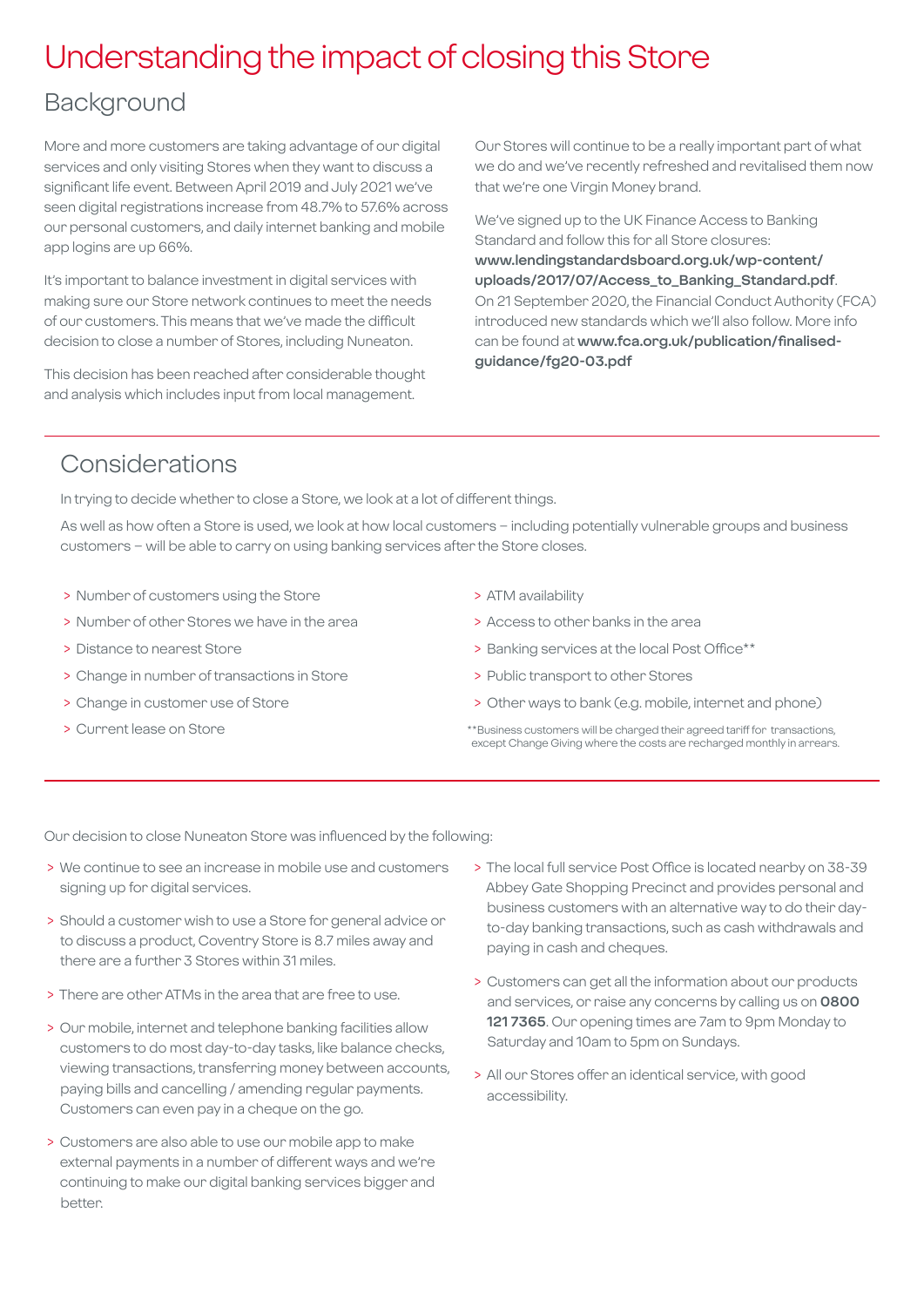## Understanding the impact of closing this Store

## What influenced our decision?

We've looked at how all customers, particularly those potentially vulnerable groups and businesses, can continue to access banking services after the Store closes. Below is some important info about how our customers are using the Store:

30%

#### **Transactions down year on year**

- > **3,000** customers transacting in Store compared to a Bank average of 6,000
- > **71%** of customers visited the Store 3 times or less in the last 12 months (with more than half of these also using alternative channels with 48% digitally active)
- > Of our customers aged 70 and above, 67% visited the Store on 3 days or less during the last 12 months.
- > Potentially vulnerable customers (within one or more of the following; over 70 years old, receive benefits, have a basic Personal Current Account, are Store users only or are in arrears) 69% of those customers visited the Store on 3 days or less during the last 12 months.
- > Micro Enterprises & Charities Customer Insight 60% of micro enterprises visited the Store on 3 days or less during the last 12 months, with 42% of transactions involving cash. 63% of charities visited the Store on 3 days or less during the last 12 months, with 46% involving cash.

Our Store colleagues will actively engage with customers, including those potentially vulnerable, to discuss their options and support how they'd like to bank, along with engaging with local groups in the community.

Details of the activities, additional support requirements, feedback received and remedial action needed will be included in the Store Review document, which will be available on our website and in Stores this December.

## Local information

Nuneaton is a large market town in the Borough of Nuneaton and Bedworth in northern Warwickshire.

The Store is situated on the edge of the centre of Nuneaton, with other banks nearby including Barclays, Nationwide, HSBC, Santander, NatWest, Lloyds and Halifax.

Coventry Store, which is 8.7 miles away, also offers a full service in Store.

#### **Transport Links**

Local bus services run every 20 minutes between Nuneaton and Coventry, with an estimated journey time of 41 minutes.

Three trains runs each hour and journey times range from 21 minutes.

The main road link between Nuneaton and Coventry is the A444 and the estimated journey time is 20 minutes.

#### **Mobile Phone Signal availability**

Nuneaton is well serviced by all national mobile phone networks with 4G services available from all national operators. (source Ofcom)

#### **ISP & available speeds**

Nuneaton is well serviced by all national providers with standard, superfast and ultrafast broadband availability. (source Ofcom)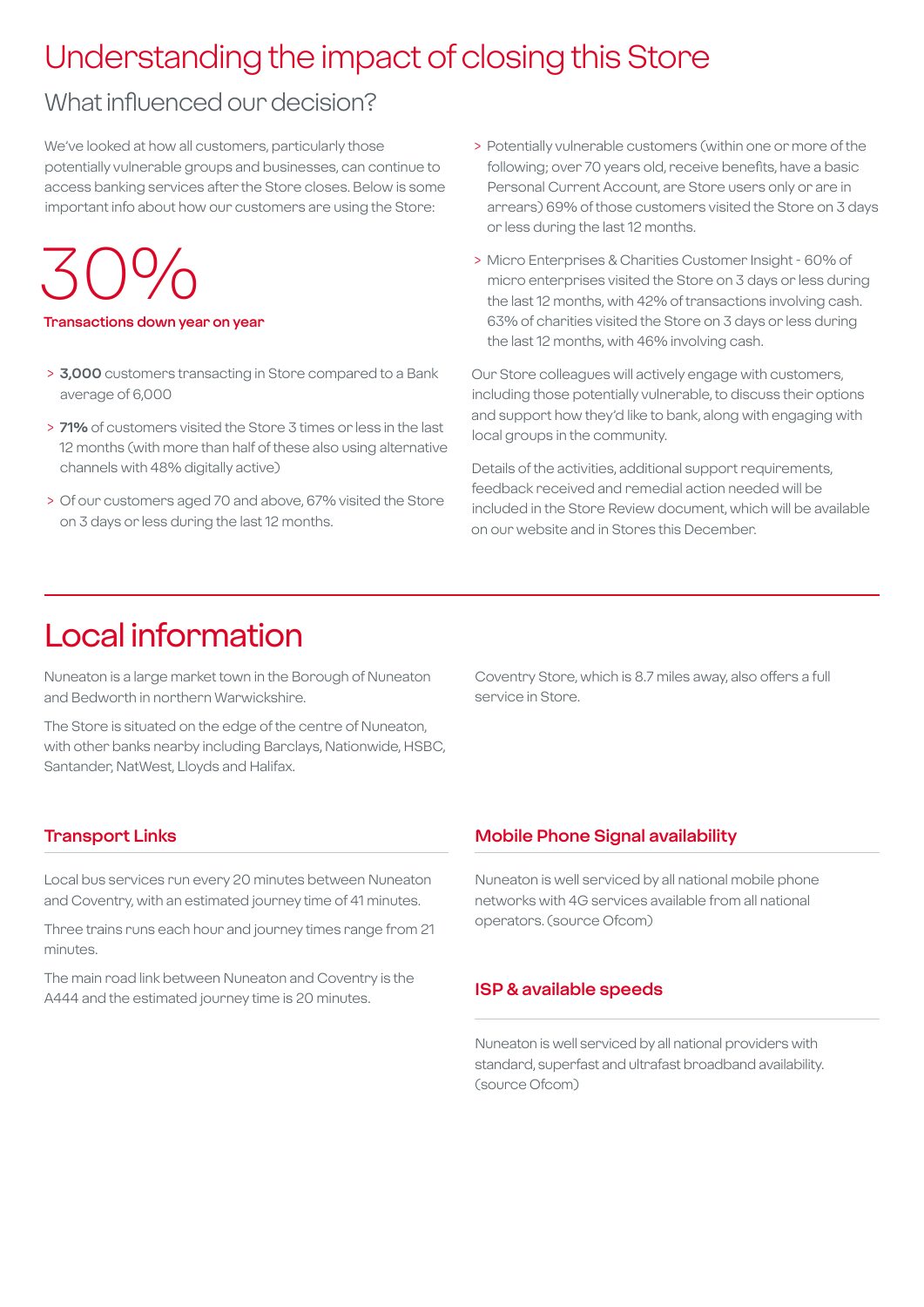## Distances to local services from the closing Store

#### **Distance to our nearest Stores** virginmoney.com/store-finder



**Coventry** 7-11 High Street, Coventry, CV1 5SB Monday - Friday 9:15am-4:30pm\*



#### **Leicester**

3 Eastgates, Leicester, LE1 5YA Monday - Friday 9am-5pm (Tuesday 9:30am-5pm) and Saturday 9am-1pm\*



#### **Birmingham**

133-138 New Street, Birmingham, B2 4JQ

Monday - Friday 9am-6:30pm and Saturday 9am-4pm\*



#### **Derby** 28 St. Peter's Street, Derby, DE1 1SL Monday - Friday 9:15am-4:30pm and Saturday

www.postoffice.co.uk/branch-finder

9:15am-4pm\*

#### **Distance to Post Office**



## 0.2 miles

**Nuneaton**

38-39 Abbey Gate Shopping Precinct, Nuneaton, CV11 4HL Monday - Friday 9am-5pm and Saturday 9am-1pm There is a full service Post Office available on Abbey Gate Shopping Precinct in Nuneaton.

#### **Competitor sites in current location?**

#### **Nearest Link ATM**

link.co.uk/atm-locator





## 0.04 miles **Lloyds Bank**

17-23 Coventry Street, Nuneaton, CV11 5TD

## Other places you can bank locally





You can get a copy of this impact assessment on our website, in Store or by calling us.

- > Warwick House, Coton Road, Nuneaton, CV11 5TL
- > 0800 121 7365
- > virginmoney.com/store-closures